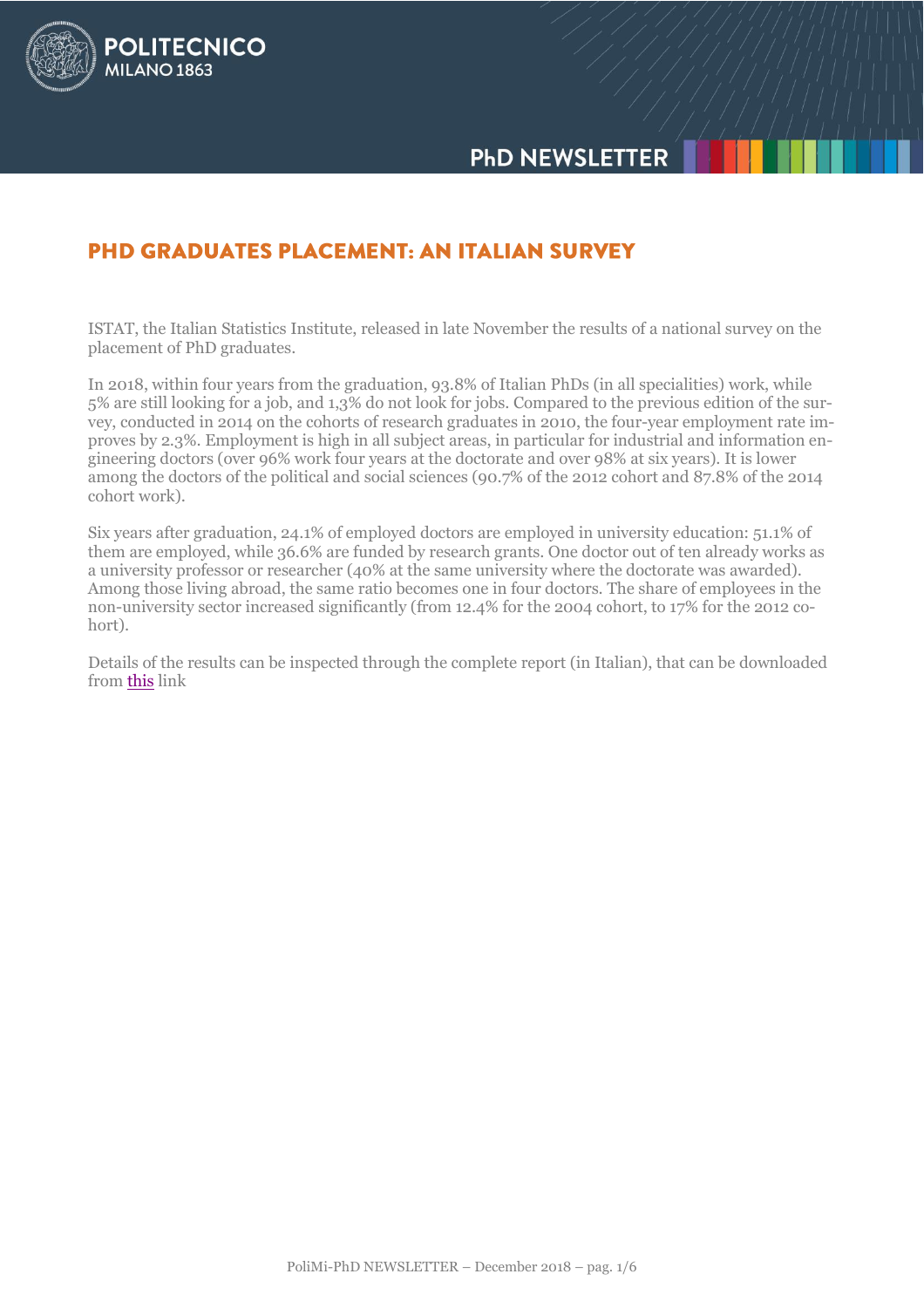# **CALLS AND EVENTS**

#### **NEW PHD SCHOOL COURSES CHOICE**

All candidates who started their PhD careers in Nov 2017 or later (33rd or 34th cycle) are requested to earn at least 10 course credits by successfully attending soft and transferable skills courses organized by the PhD School. Please check [this link](https://aunicalogin.polimi.it/aunicalogin/getservizio.xml?id_servizio=284&k_corso_la=1300&lang=EN) to inspect the PhD School courses list, including their delivery dates, and their detailed programmes. To choose the PhD School courses and include them in your Study Plan please fill in and submit [this form](https://goo.gl/forms/nmdgcsSsxM01KUCK2) by Thursday, December 7th 2018

**Deadline: 7 December 2018**

#### **COMMUNICATION SKILLS DOCTORAL TRAINING IN COLLABORATION WITH AS-SOLOMBARDA**

A new initiative on doctoral education has been co-organized by the main Universities of the Milano area and sponsored by Assolombarda.

The initiative includes the organization in 2019 of two communication modules (please find enclosed the [slides,](http://www.dottorato.polimi.it/fileadmin/files/dottorato/newsletter/allegati/2018-12/Presentazione_modulo_interateneo_2019.pptx) and a more [detailed presentation](http://www.dottorato.polimi.it/fileadmin/files/dottorato/newsletter/allegati/2018-12/Moduli_formativi_interateneo.docx) of the modules).

The modules, *to be held in Italian*, allow for a limited number of participants: only 8 PhD candidates per institution.

To register to one of the modules, please fill in and submit the registration form you may find at this [link](https://goo.gl/forms/bvy7Ai4PRETVDMup1) before Friday, December 7th 2018.

Since there is a very restricted number (8) of participants allowed, please fill in and submit the form only if you are reasonably sure that you will be interested and able to attend the course (about this, please double-check the dates of the courses).

Each module delivers 5 PhD School credits (one module can therefore replace one of the mandatory courses organized by the PhD School).

Interested candidates will be selected on the basis of their PhD year (2nd year candidates, then 1st year, then 3rd+ year) and the grades they obtained in the yearly evaluations and/or in the admission evaluation. In case of equivalent candidates, gender balance and balance between PhD programmes will be taken into account, as well as (as a final discriminant) a first-registered first-served criterion. It is not allowed to register for both modules (in case of multiple registrations, only the final form will be taken into account).

Deadline: 7 December 2018

## $\sqrt{1}$

### **CALL FOR PAPERS/PRESENTATIONS - 1ST INTERNATIONAL BELGIAN URBANISMS SEMINAR - MAHS/MAUSP, KU LEUVEN**

1st International Belgian Urbanisms Seminar organized by MaHS/MaUSP (KU Leuven, Department of Architecture), which will take place from 29 – 31 January 2019 at the Arenberg Castle, Leuven.

Calls are open for propositions by doctoral students with research in the context of the Low Lands. The deadline is 10 December 2018 and accepted candidates will be notified on 23 December 2018. Proposals can be send in via **mahs-mausp@kuleuven.be** 

Deadline: 10 December 2018

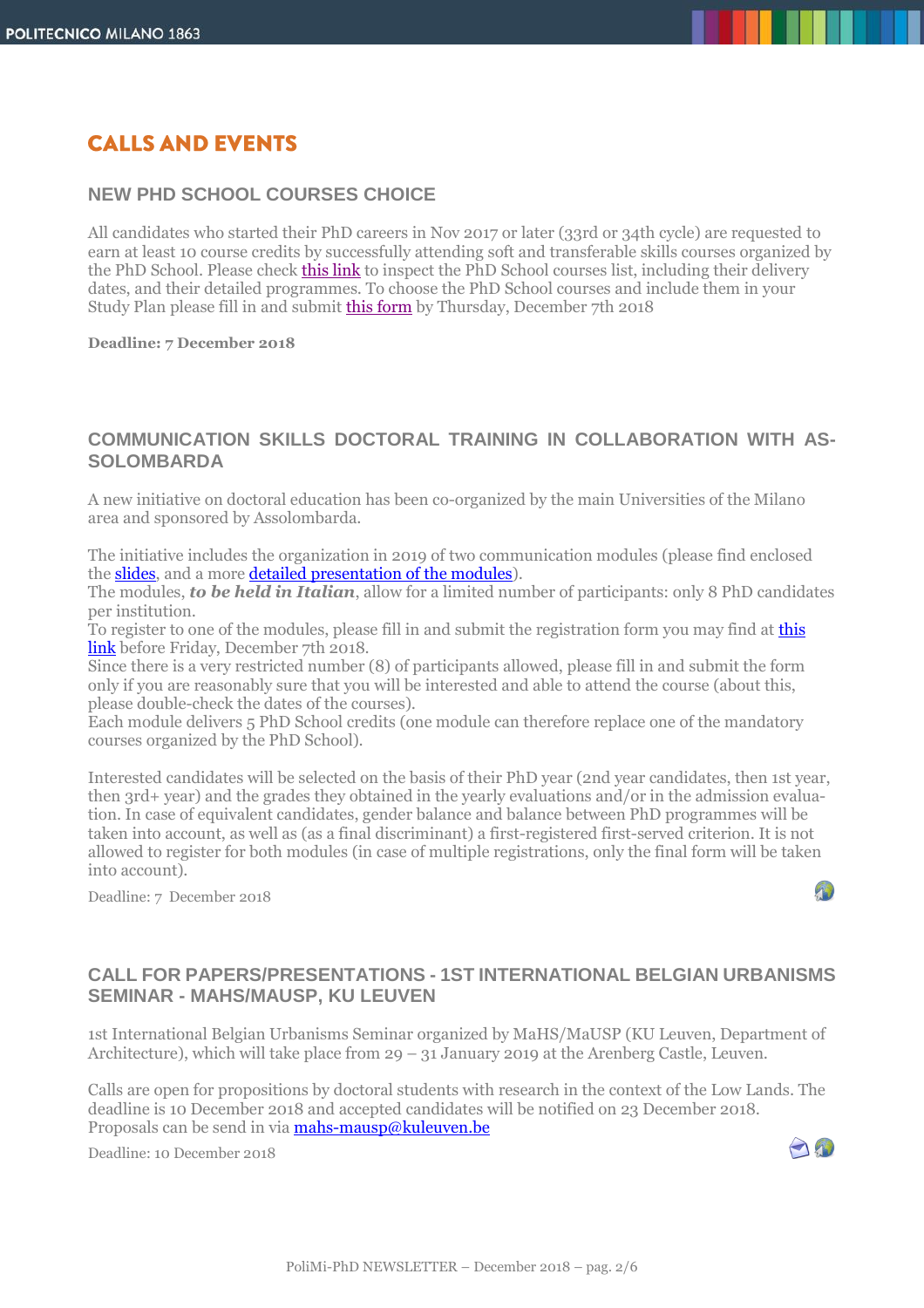#### **IDEA LEAGUE STUDENT GRANTS**

Politecnico di Milano supports short-term research exchanges among IDEA League PhD candidates. The grants are made available to Politecnico di Milano PhD Candidates who want to do a short-term research stay at an IDEA League partner university.

# [Call](http://www.dottorato.polimi.it/uploads/media/ENG_Bando_StudentsGrants_IDEA_2019.pdf)

### [Annex](http://www.dottorato.polimi.it/uploads/media/ANNEX-Bando__IDEA_2019_01.doc)

Further information:<http://idealeague.org/student-grant>

The application for admission to the selection procedure must be sent only through the application: "Application form" > "Selection procedures", available in the **[online services](https://www.polimi.it/en/online-services/)** of Politecnico di Milano.

Please note that inside the application the section INCOME DATA doesn't have to be filled in.

Deadline for applications: 14 December 2018



#### **IDEA LEAGUE FRONTRUNNER GRANTS**

Would you like reach out to colleagues at other IDEA League universities to explore an exciting research idea? Consider applying for an IDEA League Frontrunner Grant.

This new funding instrument is aimed at academic/research staff (professors, post-doctoral researchers and doctoral candidates) who would like to organize a meeting, workshop or a technical visit with IDEA League colleagues. Typically, it should be the first exploration of the viability of developing a common initiative in research or education. The budget can range from 500 to 5,000 euros and includes rent of a venue, catering and additional technical support. The participants would be responsible for paying their own travel and accommodation costs. Therefore a pre-conference activity creates an ideal opportunity to use the frontrunner grant.

For more information and how to apply visit: **http://idealeague.org/frontrunner-grants** 

## **CALL FOR INTERNATIONAL MOBILITY ERASMUS + KEY ACTION 107**

Call for the selection of n. 5 PhD students for international mobility within the framework of Erasmus + Key Action 107

- [Call](http://www.dottorato.polimi.it/fileadmin/files/dottorato/eventi/2018_12/KA107/Bando_PhD_KA107_Call_2018_ENG_protocollato.pdf)
- [Projects descriptions](http://www.dottorato.polimi.it/fileadmin/files/dottorato/eventi/2018_12/KA107/Annex_1_Projects_descriptions_ING.pdf)
- [Privacy](http://www.dottorato.polimi.it/fileadmin/files/dottorato/eventi/2018_12/KA107/ANNEX_2_Informativa_Privacy_DEF_ING.pdf)

Deadline: 20 December 2018 (twelve, italian time)

#### $\mathcal{P}$

 $\mathcal{F}_{\mathbf{b}}$ 

### **ERASMUS+ (OUTGOING MOBILITY FOR STUDY PURPOSES)**

that the call for the 2019/2020 International Mobility for study (including the Erasmus+ programme) has been issued.

The Erasmus Programme offers support for mobility of students within European countries. All Politecnico di Milano students apply in the "International mobility for study" section of their Online Services.

Application from 29 November 2018 to 10 January 2019 (12:00 noon).

Please be informed that, although Switzerland does not take part in the Erasmus programme, Swiss institutions are also offered as possible mobility destinations. If you wish to choose a Swiss institution, please select "ACCORDI BILATERALI EXTRA UE" under "Programma di mobilità" (Mobility Programme) in the on-line application.

After selection for the programme, the host university has to accept the students for mobility, so for PhD candidates it is advisable to make contact with a research group in advance, to plan the visit.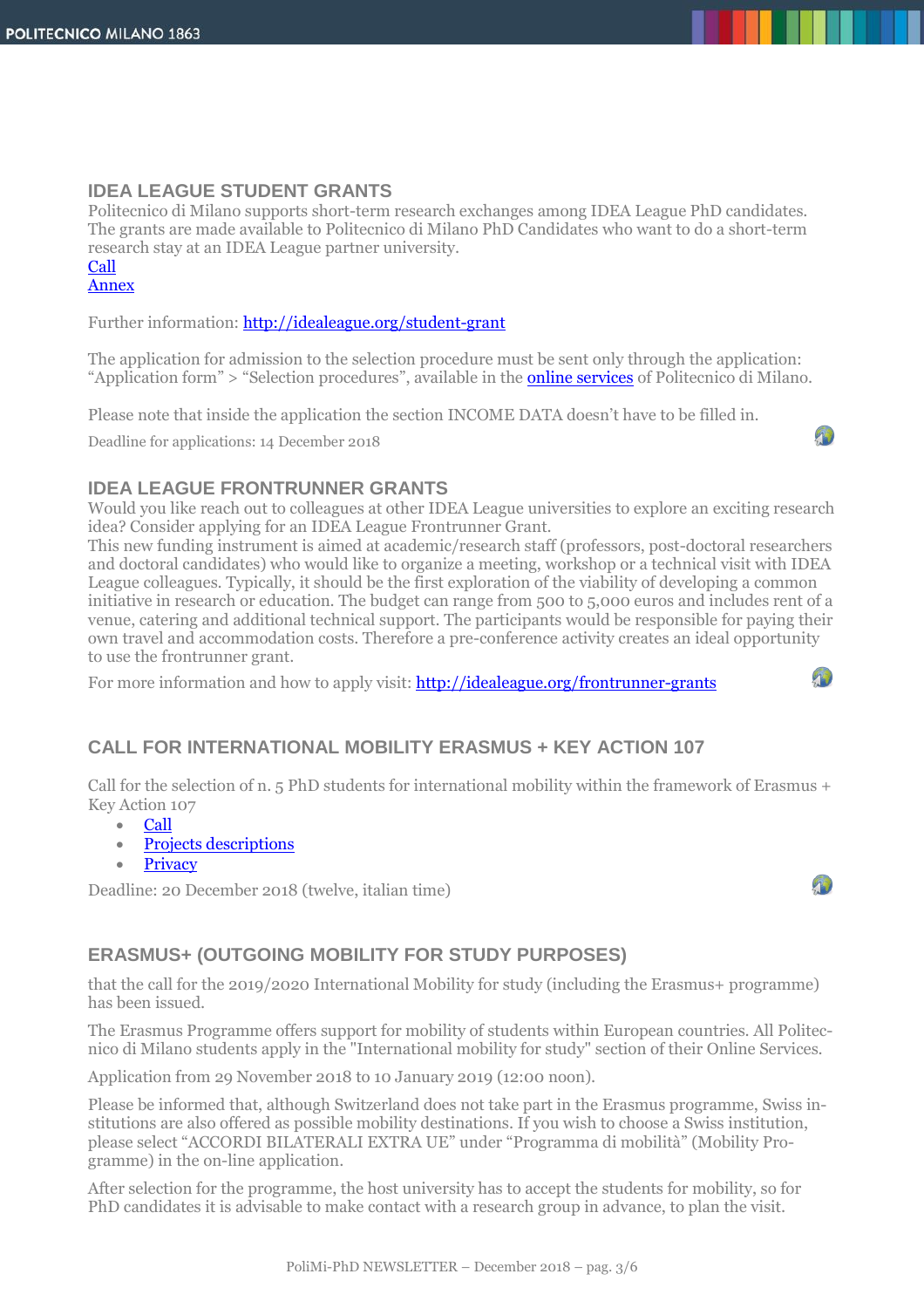For general information about the Erasmus Programme and for the lists of destinations available to PhD students please visit the webpages

<https://www.polimi.it/en/services-and-opportunities/experience-abroad/erasmus-plus/>

[http://www.dottorato.polimi.it/en/during-your-phd/periods-abroad-and-stages/international-mobil](http://www.dottorato.polimi.it/en/during-your-phd/periods-abroad-and-stages/international-mobility-programs-outgoing/erasmus-outgoing-mobility-for-study-purposes/)[ity-programs-outgoing/erasmus-outgoing-mobility-for-study-purposes/](http://www.dottorato.polimi.it/en/during-your-phd/periods-abroad-and-stages/international-mobility-programs-outgoing/erasmus-outgoing-mobility-for-study-purposes/) 

AN

 $\mathcal{L}$ 

The call is available at the webpage

[https://www.polimi.it/en/services-and-opportunities/experience-abroad/study-mobility/eras](https://www.polimi.it/en/services-and-opportunities/experience-abroad/study-mobility/erasmus/call/)[mus/call/](https://www.polimi.it/en/services-and-opportunities/experience-abroad/study-mobility/erasmus/call/) 

For further administrative information about the program please contact **erasmus@polimi.it** 

Deadline for applications: 10 January 2019 (12.00 noon)

#### **ETH ZURICH: THE BRANCO WEISS FELLOWSHIP – SOCIETY IN SCIENCE**

ETH Zurich proudly hosts a prestigious program that provides funding for selected postdocs throughout the world for up to five years: The Branco Weiss Fellowship – Society in Science.

The fellowship is international and interdisciplinary in nature. It is open to postdocs with outstanding qualifications who are pursuing unusual projects on the frontier between society and science. Fellows are free to choose their host institution among the top universities worldwide. Once a year in November a symposium is held at ETH Zurich to bring together all fellows.

More details on the program, the eligibility criteria and on the application procedure can be found on the web page: [www.brancoweissfellowship.org](http://www.brancoweissfellowship.org/) 

For questions, you can contact the administrative office of The Branco Weiss Fellowship at [branco](mailto:brancoweissfellowship@ethz.ch)[weissfellowship@ethz.ch](mailto:brancoweissfellowship@ethz.ch)

Deadline for applications: 15 January 2019

### **CECAM: GRADUATE TRAINING PROGRAM AND PHD PRIZE**

Since its conception, CECAM (Centre Européen de Calcul Atomique et Moléculaire) has had a major impact on promoting the application of computational methods through research and education. Every year almost 500 PhD students participate in CECAM events. CECAM Schools and Tutorials offer basic and advanced training, while CECAM Workshops often provide the first opportunity for students to interact with international experts and present their work in front of a select group of them

CECAM has established a Graduate Training Program and introduced a CECAM PhD prize.

The CECAM Graduate Training Program is designed to help attract students to the field of Computational Science and Technology, making them feel part of a community that cares about their education, work, and future career, and to leverage the power of the CECAM nodal structure by fostering new collaborations.

Deadline: 30 January 2019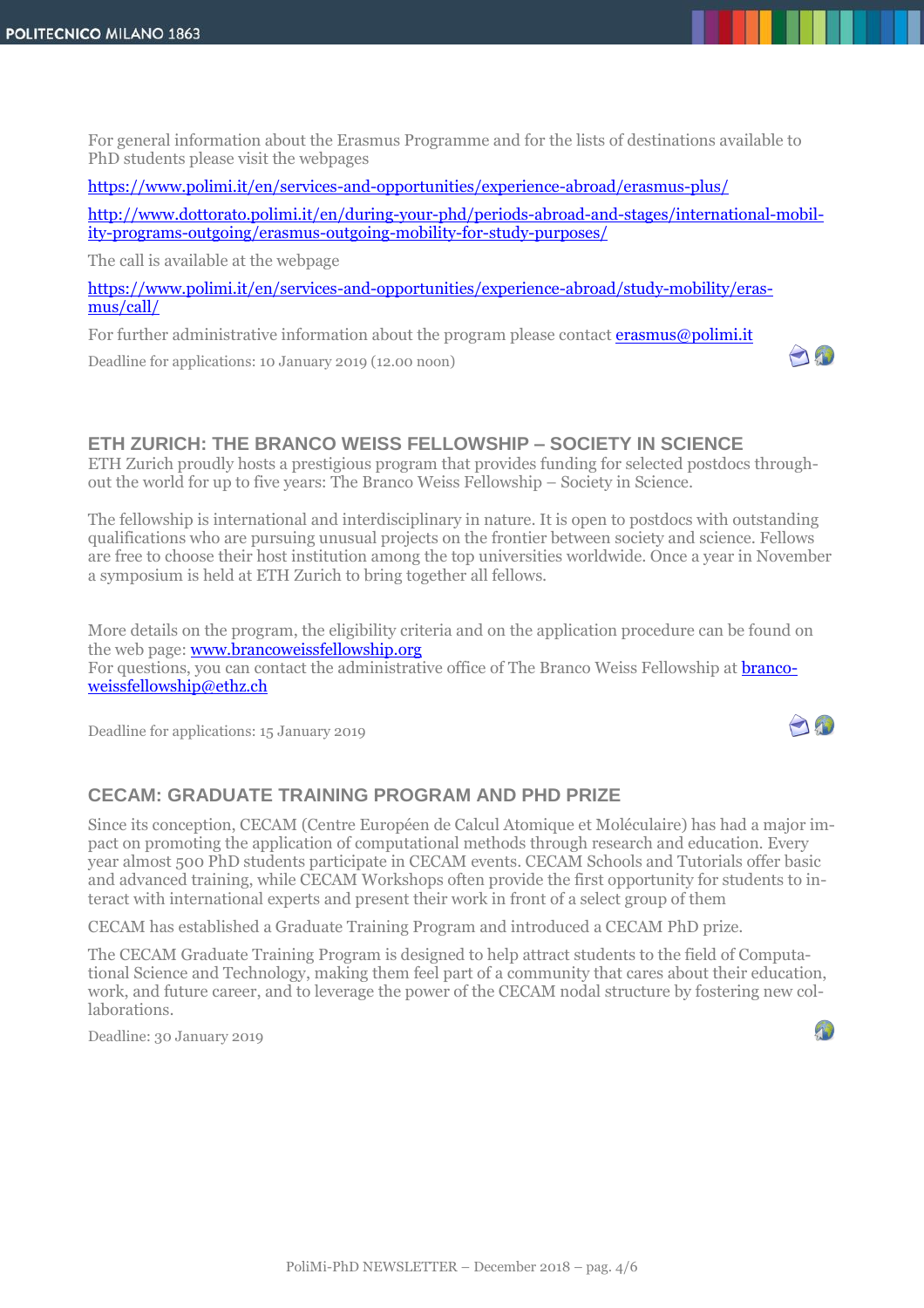# **SEMINARS AND WORKSHOPS**

#### **MAM 2018: ADDITIVE MANUFACTURING, CHALLENGES AND NEW DEVELOPMENTS**

The third edition of the Master on Additive Manufacturing has a special focus on metals: from alloy design to the production of powders, from defect analysis to thermal treatments. The Master is organized by RINA in cooperation with Politecnico di Milano. Reduced fee for PhD Candidates.

December 4th, 5th, 6th –Bovisa Campus, Via Lambruschini 4, Aula Magna Carassa Dadda (Building BL28)

#### **RESILIENCE TRAINING OPPORTUNITY**

The Politecnico di Milano PhD School and Enel Foundation, in collaboration with the United Nation Private Sector Alliance for Disaster Resilient Societies (ARISE), offer a workshop on Resilience-related themes.

After an overview of the UN Sustainable Development Goals, a description of the Sendai Framework for disaster risk reduction and a snapshot on the increase of hazardous phenomena (Enel Foundation and UN Office for Disaster Risk Reduction), students will focus their attention on a business case related to investment for resilience and effective response (Enel Group).

Speakers: Senior Representatives and Executives from Enel Foundation, UNISDR and the Enel Group

Registration is free, but mandatory by fillin[g this form](https://goo.gl/forms/RnehfciOaAvpeZt92)

Essential Pre-readings:

- [Sustainable operations management: a typological approach](http://upcommons.upc.edu/bitstream/handle/2099/8142/Corbett.pdf) (Lawrence M.Corbett)
- [Sendai Framework](http://www.preventionweb.net/files/43291_sendaiframeworkfordrren.pdf)
- The road to resilience [managing and financing extreme weather risk](https://www.worldenergy.org/publications/2015/the-road-to-resilience-managing-and-financing-extreme-weather-risk/)

Monday, December 10th 2018, 3 pm – 5 pm, Campus Leonardo, Castigliano Conference Room - Building #5

### **10TH OPTOELECTRONICS AND PHOTONICS WINTER SCHOOL - UNITN**

#### **NLP2019 – Nonlinear Photonics**

The School is addressing specific topics of high importance within the international scientific community of Optoelectronics and Photonics. It aims in bringing together a large number of PhD students and young researchers from all parts of the world which across a one-week intense schedule follow a series of lectures on selected topics. The lectures are held by internationally recognized experts in the field. At the same, the students are encouraged to enjoy the beautiful location where the school is organized.

#### **The School will take place in Andalo (Italy) from 20th till 26th of January, 2019**.

This is the 10th edition of the Optoelectronics and Photonics Winter School series traditionally held in Trentino region every second year. This time, the Organizing Committee has chosen the topic of Nonlinear Photonics following the research activities of the organizing institutes and paving the way to the next EC Flagship on Quantum Technologies. More detailed information can be found on the [school](https://event.unitn.it/nlp2019/) [webpage:](https://event.unitn.it/nlp2019/)

Deadline for application: 17 December 2018

 $+1$ 

 $\mathcal{L}$